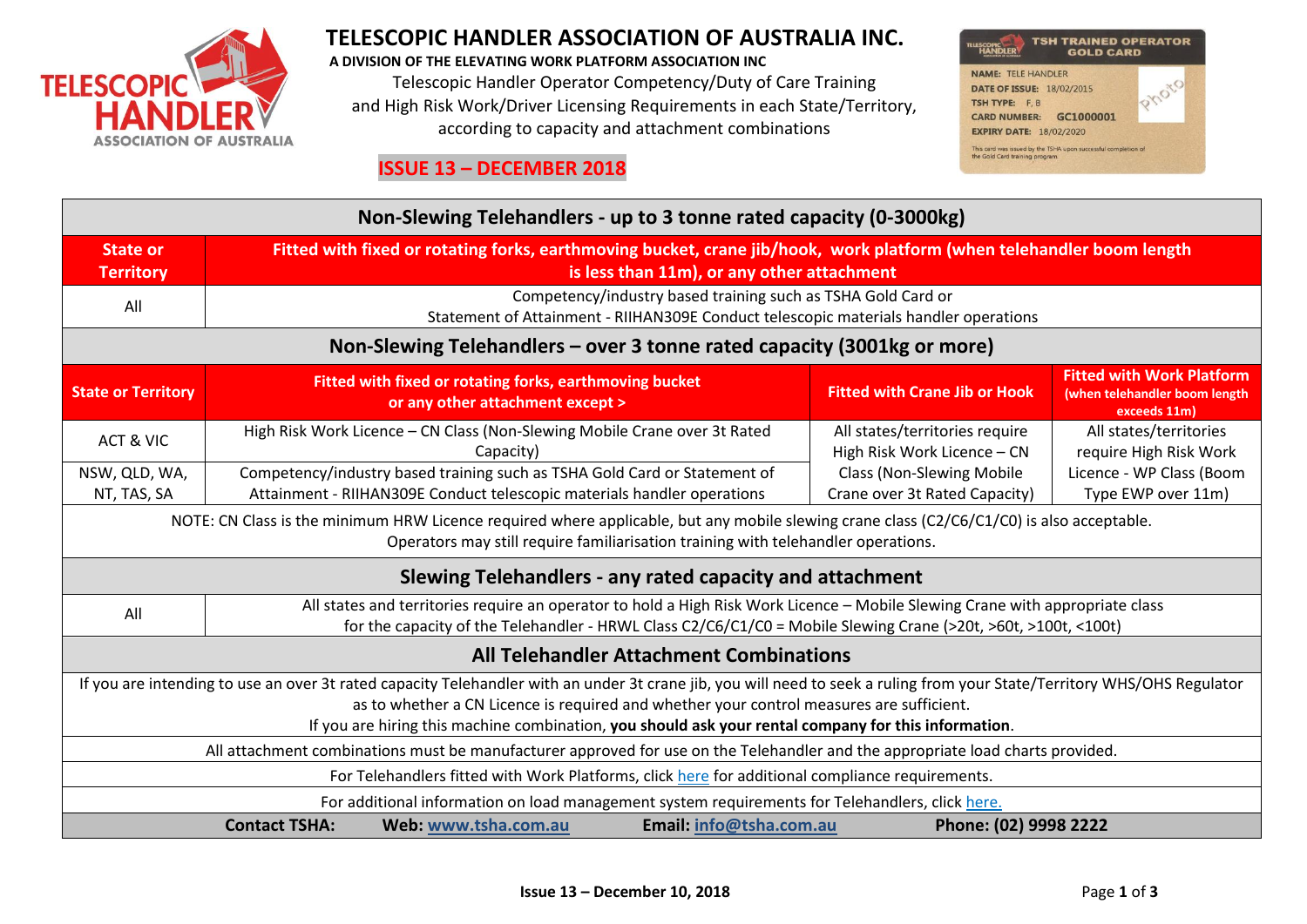

## **TELESCOPIC HANDLER ASSOCIATION OF AUSTRALIA INC.**

**A DIVISION OF THE ELEVATING WORK PLATFORM ASSOCIATION INC** Telescopic Handler Operator Competency/Duty of Care Training and High Risk Work/Driver Licensing Requirements in each State/Territory, according to capacity and attachment combinations





| Operating Telehandlers on public roads - driver licence class required                                                                                                                                        |                                                                                                                      |                                                                                                                                                               |  |  |  |  |  |
|---------------------------------------------------------------------------------------------------------------------------------------------------------------------------------------------------------------|----------------------------------------------------------------------------------------------------------------------|---------------------------------------------------------------------------------------------------------------------------------------------------------------|--|--|--|--|--|
| State/<br><b>Territory</b>                                                                                                                                                                                    | <b>Driver Licensing Authority Links</b>                                                                              | <b>Driver Licence Class notes</b>                                                                                                                             |  |  |  |  |  |
| <b>ACT</b>                                                                                                                                                                                                    | https://www.accesscanberra.act.gov.au/app/answers/detail/a id/1581/~/act-<br>driver-licence-information              | Consult with ACT Govt Access Canberra for definition of tractors or implements and<br>correct class of drivers licence required.                              |  |  |  |  |  |
| <b>NSW</b>                                                                                                                                                                                                    | http://www.rms.nsw.gov.au/roads/licence/driver/licence-classes.html                                                  | Consult with NSW Roads and Maritime Services for definition of tractors, and<br>implements such as graders and correct class of drivers licence required.     |  |  |  |  |  |
| <b>NT</b>                                                                                                                                                                                                     | https://nt.gov.au/driving/driverlicence/get-your-licence/licence-classes-and-<br>conditions                          | Consult with NT Govt Information and Services for definition of some construction<br>and agricultural vehicles and correct class of drivers licence required. |  |  |  |  |  |
| QLD                                                                                                                                                                                                           | https://www.gld.gov.au/transport/licensing/driver-licensing/types#special                                            | Consult with QLD Dept of Transport and Main Roads for definition of specially<br>constructed vehicles and correct class of drivers licence required.          |  |  |  |  |  |
| SA                                                                                                                                                                                                            | https://www.sa.gov.au/topics/driving-and-transport/drivers-and-<br>licences/drivers-licence/driver-s-licence-classes | Consult with SA Driving and Transport for definition of agricultural implements and<br>correct class of drivers licence required.                             |  |  |  |  |  |
| <b>TAS</b>                                                                                                                                                                                                    | https://www.transport.tas.gov.au/licensing/exemptions/operating a tractor                                            | Consult with TAS Department of State Growth/Transport for tractor definitions and<br>correct class of drivers licence required.                               |  |  |  |  |  |
| <b>VIC</b>                                                                                                                                                                                                    | https://www.vicroads.vic.gov.au/licences/licence-and-permit-types/driving-a-<br>tractor                              | Consult with VIC Roads for tractor definitions and correct class of drivers licence<br>required.                                                              |  |  |  |  |  |
| <b>WA</b>                                                                                                                                                                                                     | https://www.transport.wa.gov.au/licensing/vehicle-classes.asp                                                        | Enquire directly with WA Dept of Transport                                                                                                                    |  |  |  |  |  |
| NOTE: For conditional registration requirements for operating plant on public roads,<br>consult directly with your state/territory registration authority or the company you have hired the telehandler from. |                                                                                                                      |                                                                                                                                                               |  |  |  |  |  |
| State/Territory WHS/OHS Regulator Links - For further information on High Risk Work Licensing for Plant Operating                                                                                             |                                                                                                                      |                                                                                                                                                               |  |  |  |  |  |
| ACT<br><b>WorkSafe ACT</b><br>SA<br>SafeWork SA                                                                                                                                                               |                                                                                                                      |                                                                                                                                                               |  |  |  |  |  |
| <b>NSW</b><br><b>TAS</b><br>SafeWork NSW<br><b>WorkSafe TAS</b>                                                                                                                                               |                                                                                                                      |                                                                                                                                                               |  |  |  |  |  |
|                                                                                                                                                                                                               | ΝT<br><b>WorkSafe NT</b>                                                                                             | VIC.<br><b>WorkSafe VIC</b>                                                                                                                                   |  |  |  |  |  |
| <b>WA</b><br>QLD<br><b>WorkSafe QLD</b><br><b>WorkSafe WA</b>                                                                                                                                                 |                                                                                                                      |                                                                                                                                                               |  |  |  |  |  |

**Disclaimer: This document was correct at time of publication, and is subject to change. Always verify currency with your State WHS/OHS Regulator**